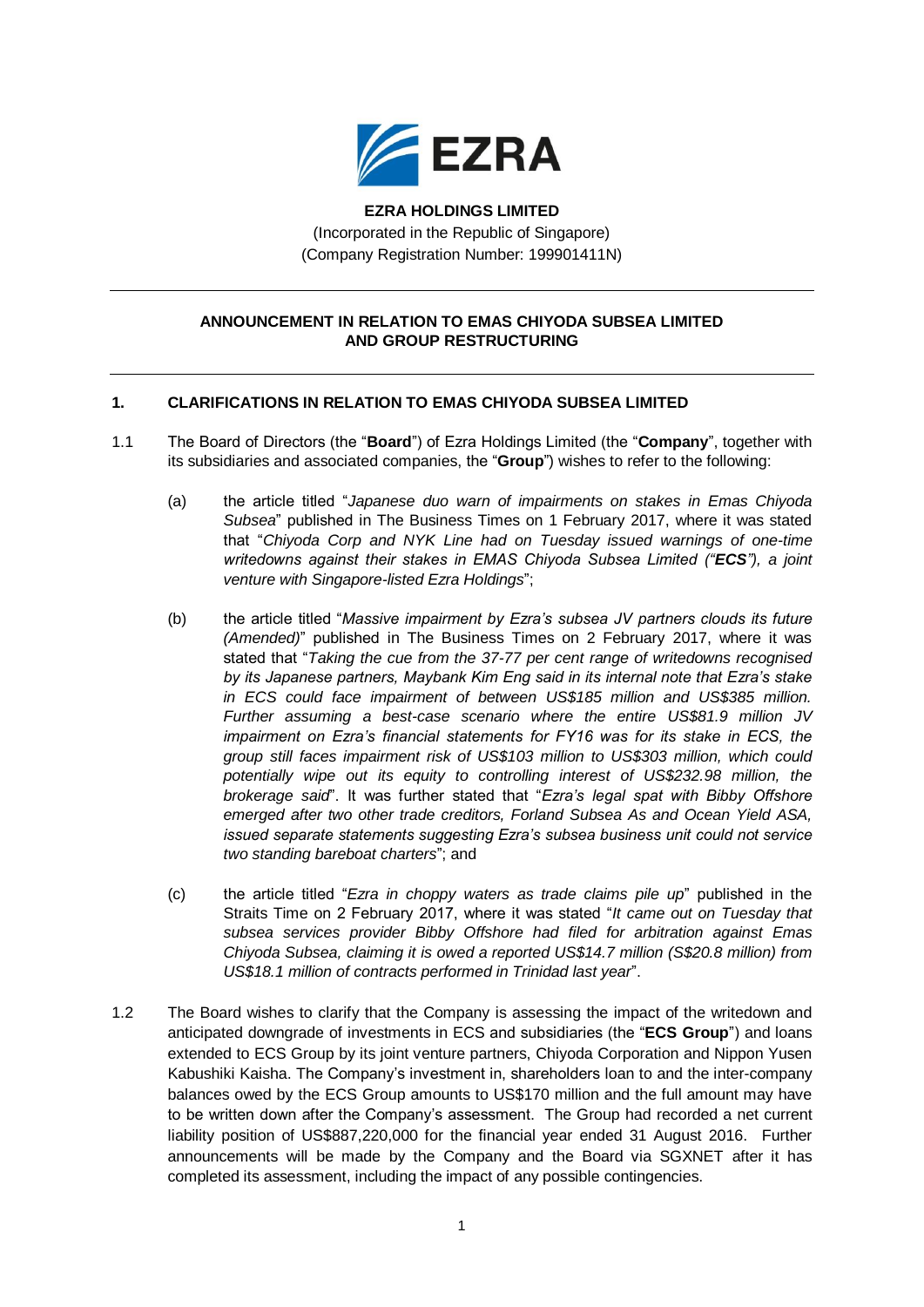- 1.3 The Board wishes to clarify that:
	- (a) EMAS-AMC AS ("**EMAS**"), a subsidiary of ECS, as the charterer of the vessel "Lewek Inspector" which is owned by Forland Subsea AS had defaulted on payment of charter hire for October 2016, due for payment on 30 November 2016 ("**Forland Default**"). While EMAS' obligations under the charter are guaranteed by the Company, Forland Subsea AS has since agreed not to pursue repayment of the Forland Default and has not called upon the Company as guarantor to repay the Forland Default; and
	- (b) EMAS, being the charterer of the vessel "Lewek Connector", has also entered into a short-term standstill agreement relating to the repayment of the bareboat charter of "Lewek Connector" with Ocean Yield ASA for the months of December 2016 and January 2017.
- 1.4 In addition, the Board wishes to clarify that the Company has no dispute with Bibby Offshore. Bibby Offshore's claims are against ECS, which the Company does not control.

## **2. GROUP RESTRUCTURING**

- 2.1 In addition, the Board wishes to refer to the Company's announcements on 3 August 2016, 9 September 2016 and 13 December 2016 (collectively, the **Announcements**"). Further to the Announcements, the Board wishes to state that on-going initiatives by the Company to review options to preserve value for the Group are continuing. In light of the severe and protracted downturn in the global oil and gas industry, the Group will continue to work with its advisors to review all options to restructure its businesses, operations and balance sheet (the "**Restructuring**").
- 2.2 As part of the Restructuring, the Group receives, from time to time, letters of demand as well as reservation of rights letters from its counterparties, including a statutory demand issued by one of the Company's lenders. The Company also has various obligations owed to financial lenders and trade creditors and that will fall due from time to time such as the interest payment on its S\$150,000,000 4.875 per cent. notes due 2018 (ISIN: SG55F3991618) which will fall due in April 2017. The Group is in regular discussions with a number of its substantial creditors and has had dialogues with its key stakeholders, including its financial lenders and trade creditors. The Company recognises that certain members of the Group are independently managed and, as such, the most appropriate form, as well as the timing, of Restructuring applicable to each such member of the Group will ultimately have to be decided by the board of directors of that particular entity.
- 2.3 Save as previously disclosed by the Company and EMAS Offshore Limited, no other definitive agreements in relation to the Restructuring have been entered into by the Group as at the date of this announcement. There can be no assurance or reasonable certainty that any discussions or any Restructuring options will materialise or be successfully concluded. As also disclosed in the Company's announcement of its unaudited financial results for the financial year and fourth quarter ended 31 August 2016, in the event the Restructuring is not favourably completed in a timely manner, the Company and the Group will be faced with a going concern issue.

## 3. **NOTE TO CAUTION**

3.1 Further announcements will be made by the Company and the Board via SGXNET as and when there are any material developments in compliance with the listing rules of the Singapore Exchange Securities Trading Limited.